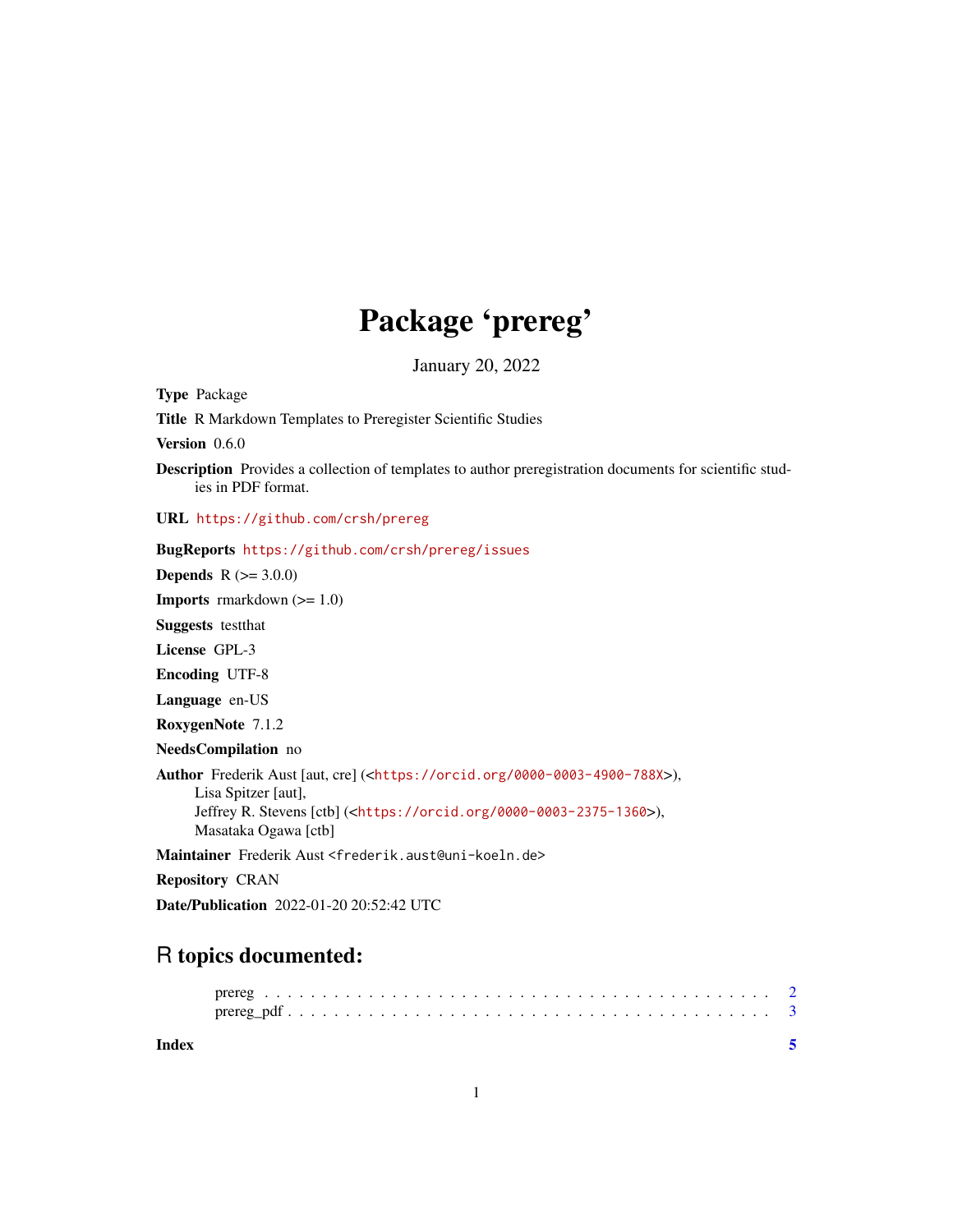<span id="page-1-0"></span>

#### **Description**

This package provides a collection of preregistration templates for empirical scientific studies.

#### System requirements

prereg depends on additional software, namely,

- 1. [R](https://www.R-project.org/) 2.11.1 or later and
- 2. [pandoc](https://pandoc.org/) 1.19 or later
- 3. [TeX](https://en.wikipedia.org/wiki/TeX) 2013 or later.

If you work with [RStudio](https://www.rstudio.com/) (1.1.453 or later) pandoc should already be installed, otherwise refer to the [installation instructions](https://pandoc.org/installing.html) for your operating system.

prereg can be used with common TeX distributions, such as [MikTeX](http://miktex.org/) on Windows, [MacTeX](https://tug.org/mactex/) on Mac, or [TeX Live](http://www.tug.org/texlive/) on Linux.

If you mainly use TeX to render R Markdown documents, we strongly recommend using the [Tiny-](https://yihui.org/tinytex/)[Tex](https://yihui.org/tinytex/) distribution. It is lightweight and automatically installs missing LaTeX packages and can be installed from within R with tinytex::install\_tinytex().

#### Author and Maintainer

Frederik Aust (frederik.aust at uni-koeln.de).

#### References

Bosnjak, M., Fiebach, C. J., Mellor, D., Mueller, S., O'Connor, D. B., Oswald, F. L., & Sokol-Chang, R. I. (2021). A template for preregistration of quantitative research in psychology: Report of the joint psychological societies preregistration task force. American Psychologist. doi: 10.1037/amp0000879

Brandt, M. J., IJzerman, H., Dijksterhuis, A., Farach, F. J., Geller, J., Giner-Sorolla, R., . . . van 't Veer, A. (2014). The Replication Recipe: What makes for a convincing replication? Journal of Experimental Social Psychology, 50, 217–224. doi: [10.1016/j.jesp.2013.10.005](https://doi.org/10.1016/j.jesp.2013.10.005)

Crüwell, S. & Evans, N. J. (2021). Preregistration in diverse contexts: a preregistration template for the application of cognitive models. Royal Society Open Science. 8:210155. doi: [10.1016/](https://doi.org/10.1016/j.jesp.2013.10.005) [j.jesp.2013.10.005](https://doi.org/10.1016/j.jesp.2013.10.005)

Flannery, J. E. (2020, October 22). fMRI Preregistration Template. Retrieved from [https://osf.](https://osf.io/6juft) [io/6juft](https://osf.io/6juft)

van 't Veer, A. E., & Giner-Sorolla, R. (2016). Pre-registration in social psychology—A discussion and suggested template. Journal of Experimental Social Psychology, 67, 2–12. doi: [10.1016/](https://doi.org/10.1016/j.jesp.2016.03.004) [j.jesp.2016.03.004](https://doi.org/10.1016/j.jesp.2016.03.004)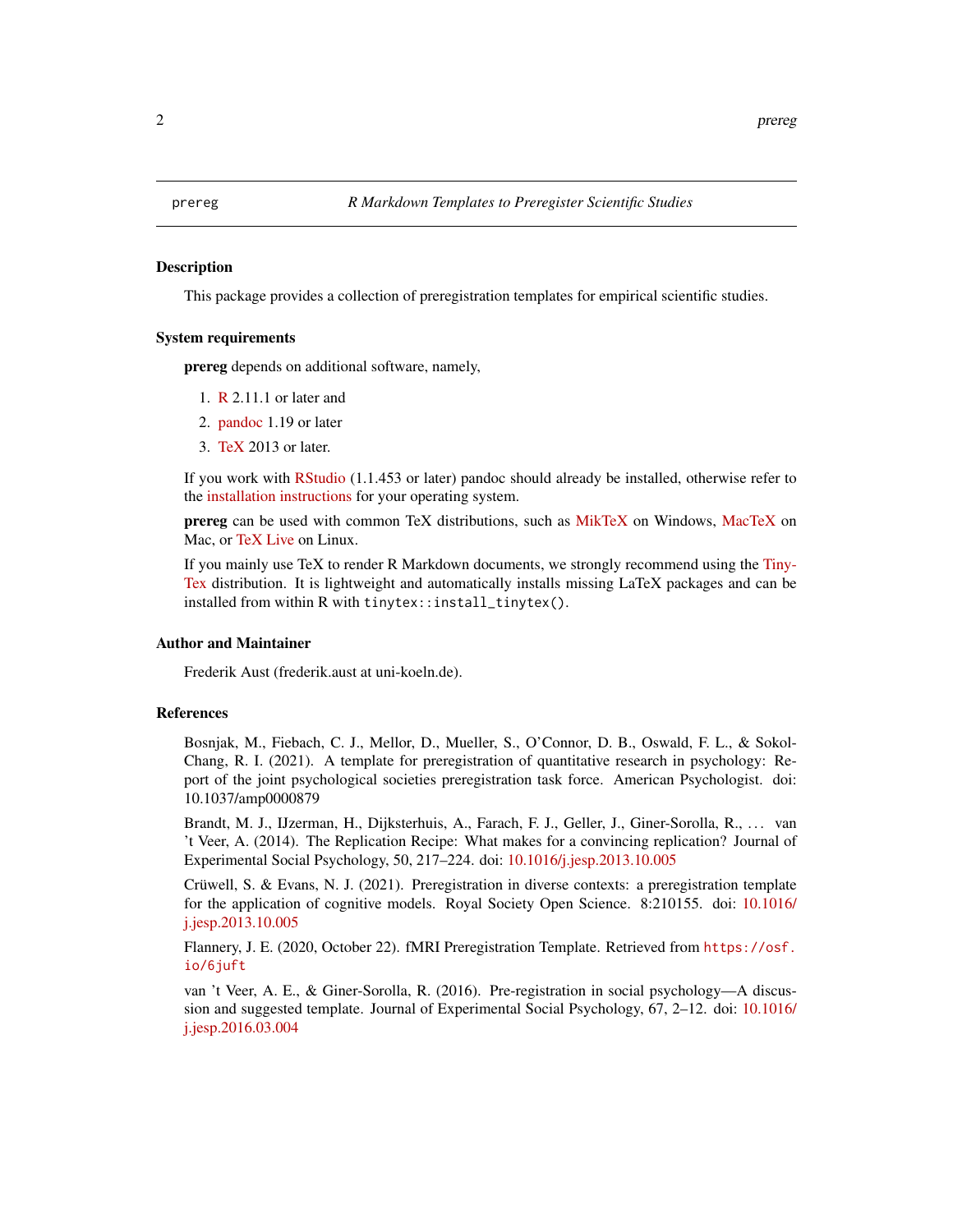<span id="page-2-0"></span>

#### Description

Knit a PDF document using preregistration document template

#### Usage

```
prereg_pdf(...)
aspredicted_prereg(...)
brandt_prereg(...)
cos_prereg(...)
fmri_prereg(...)
psyquant_prereg(...)
prp_quant_prereg(...)
rr_prereg(...)
vantveer_prereg(...)
```
#### Arguments

... additional arguments to [pdf\\_document](#page-0-0); template is ignored.

#### References

Bosnjak, M., Fiebach, C. J., Mellor, D., Mueller, S., O'Connor, D. B., Oswald, F. L., & Sokol-Chang, R. I. (2021). A template for preregistration of quantitative research in psychology: Report of the joint psychological societies preregistration task force. *American Psychologist*. doi: 10.1037/amp0000879

Brandt, M. J., IJzerman, H., Dijksterhuis, A., Farach, F. J., Geller, J., Giner-Sorolla, R., ... van 't Veer, A. (2014). The Replication Recipe: What makes for a convincing replication? *Journal of Experimental Social Psychology*, 50, 217–224. doi: [10.1016/j.jesp.2013.10.005](https://doi.org/10.1016/j.jesp.2013.10.005)

Crüwell, S. & Evans, N. J. (2021). Preregistration in diverse contexts: a preregistration template for the application of cognitive models. *Royal Society Open Science*. 8:210155 doi: [10.1016/](https://doi.org/10.1016/j.jesp.2013.10.005) [j.jesp.2013.10.005](https://doi.org/10.1016/j.jesp.2013.10.005)

Flannery, J. E. (2020, October 22). fMRI Preregistration Template. Retrieved from https://osf.io/6juft

van 't Veer, A. E., & Giner-Sorolla, R. (2016). Pre-registration in social psychology—A discussion and suggested template. *Journal of Experimental Social Psychology*, 67, 2–12. doi: [10.1016/](https://doi.org/10.1016/j.jesp.2016.03.004) [j.jesp.2016.03.004](https://doi.org/10.1016/j.jesp.2016.03.004)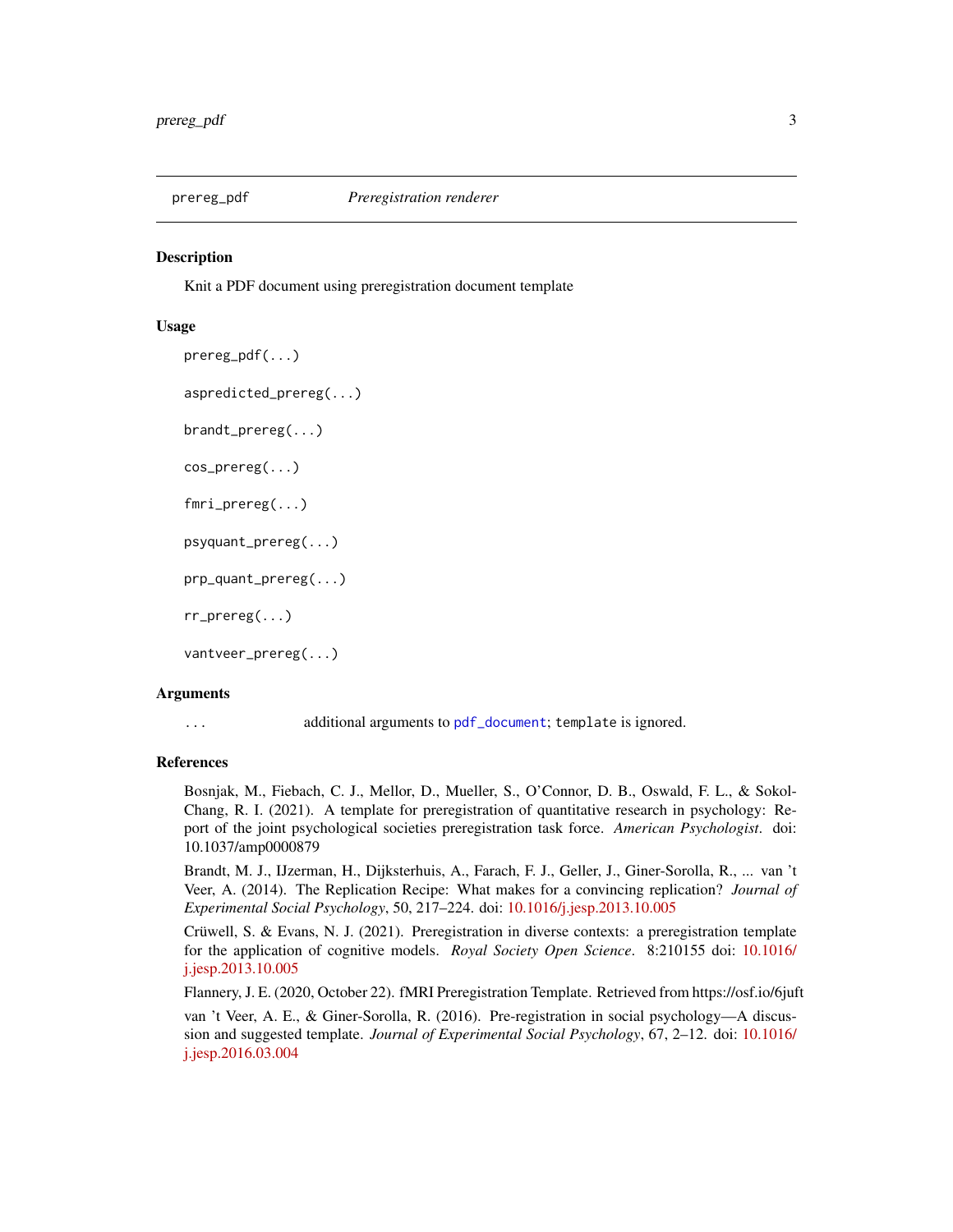4 prereg\_pdf

### Examples

```
## Not run:
# Create R Markdown file
rmarkdown::draft(
 "my_preregistration.Rmd"
 , "cos_prereg"
 , package = "prereg"
 , create_dir = FALSE
 , edit = FALSE
\overline{)}# Render file
```
rmarkdown::render("my\_preregistration.Rmd")

## End(Not run)